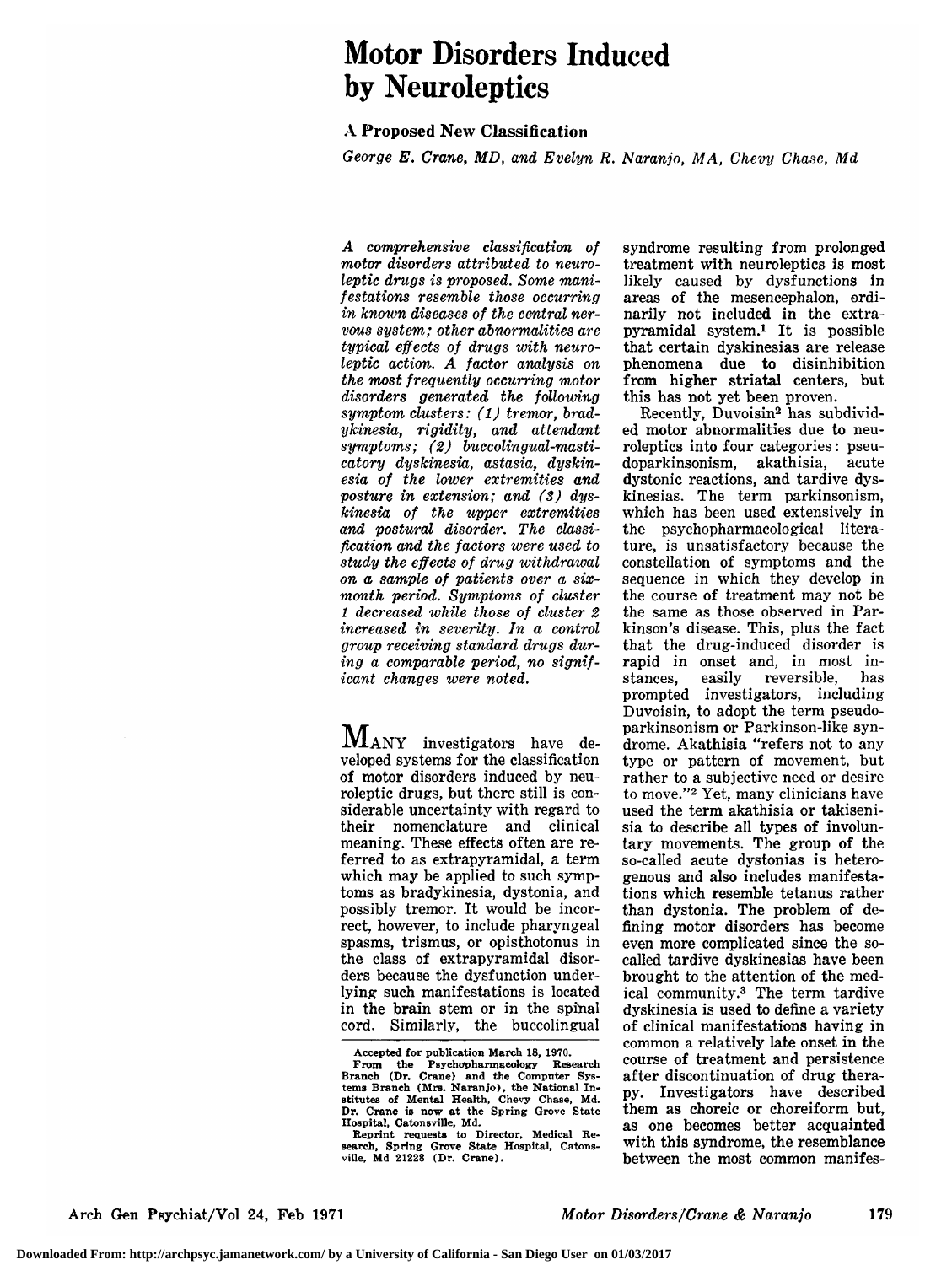tations of tardive dyskinesia and chorea appear to be superficial in the majority of cases. "Chorea consists of quick, jerky, irregular, purposeless, involuntary movements . . . they are variable in depth and location, producing an irregular pattern of constantly changing movements of different parts of the body."4 A syndrome simulating chorea is rare in drug-treated patients (see section on frequency). On the other hand, the disorder which will be referred to as complex dyskinesia is frequent and consists of slow, repetitive movements involving specific functional areas of the body. The complex dyskinesias are also likely to mimic purposeful activities such as lip-smacking, clenching of the fist, or changes of posture.

Thus, neuroleptic drugs may affect a great number of anatomical structures of the central nervous system. The types and patterns of motor disorders are accordingly numerous and varied. Certain symptoms mimic those of naturally occurring neurological diseases; others have characteristics of their own.

The frequency of neurologic side effects and the matter of chronic dyskinesia have been controversial issues in psychopharmacology for <sup>a</sup> number of years. In their recent reviews, Duvoisin<sup>2</sup> and Kurland<sup>5</sup> experienced some difficulty in explaining the discrepancies found in the incidence of neurologic effects reported in the literature. Even less understandable is the fact that chronic dyskinesias have been de scribed only in an occasional case, or have not been reported at all in recent drug studies, when systematic investigations of these types of dyskinesias have revealed that a sizable proportion of patients on longterm treatment with neuroleptic agents are so afflicted. In two separate investigations, one of us (G. E. C.) found that the incidence of tardive dyskinesia was  $25\%$ <sup>6</sup> and  $28\%$ <sup>7</sup> in samples of adult schizophrenic patients. As the focus was on tardive dyskinesia, Parkinsonlike symptoms were not reported but they were present in 8% of the cases.

#### Motor Disorders and Their Main Characteristics

In Table <sup>1</sup> we attempt to provide <sup>a</sup> comprehensive list of abnormal movements and postures exhibited by patients exposed to neuroleptic agents. The symptoms are arranged in the approximate order in which they make their appearance in the course of treatment. As one progresses from the top to the bottom of the list, symptoms tend to become more chronic. Many items included in this table have been described extensively in textbooks of neurology and have been the object of numerous reports in the psychiatric literature of the last 15 years; hence, they require only a few remarks. On the other hand, neurologic manifestations that have been identified only recently in drugtreated patients deserve a more detailed description, as they are seldom mentioned in the psychiatric literature.

Acute Dyskinesias, Acute Dystonias, Oculogyrus.—These syndromes are often lumped together in the class of the acute dystonias, but we prefer to separate the dystonias, which are characterized by tonic contractions of groups of muscles, from the acute dyskinesias which manifest themselves as intermittent spasms or tetanic contractions of certain muscles. Drug-in duced trismus, risus sardonicus, and opisthotonus which are sometimes mistaken for symptoms of bacterial tetanus8 are included in the class of acute dyskinesias.

Akathisia.—Constant changes in activity and posture observed in pa tients who are affected by akathisia cannot be defined as abnormal or purposeless. The patient's activity is not stereotyped and affords a measure of relief from inner restlessness and agitation. On the other hand, Fouks et al9 have pointed out that tic-like movements often are superimposed on the picture of pure akathisia. It is also worth mentioning that single doses of chlorpromazine (75 mg/day) may produce feelings of inner restlessness as well as abnormal postures in normal volun-<br>teers. Balter and associates at Balter and associates at the Psychopharmacology Research Branch of the National Institute of Mental Health, who carried out (unpublished data), noted that their subjects were experiencing difficulty in maintaining their heads and trunks in a normal relation to the rest of the body and felt compelled to assume unusual compensatory postures. Thus, acute dystonia and akathisia may be two aspects of the same syndrome.

Lingual Myokymia.—Movements are vermicular and involve the intrinsic muscles of the tongue without displacing the organ. Therefore, no abnormality is observed when the mouth is closed. At times, forceful pulsating clonic movements can be observed in the distal portion of the tongue.10 There are no long-term studies of this disorder; hence, it is not known whether it is reversible. These movements may evolve into different types of dyskinesias.

Tremor.—It may be coarse or fine depending on whether the frequency of the cycles is below or above 5/sec. Tremor of the toxic type is very rapid. Movements affect the whole body and appear to be synchronized. The tongue exhibits particularly violent excursions. All types of tremors are usually reversible upon discontinuation of treatment. Residual in termittent, coarse tremors may be observed, however, in older subjects and in other individuals after the prolonged use of neuroleptics.

Hypokinesia.—All symptoms listed here show some similarity to the manifestations of idiopathic Parkinson's disease or of the sequelae of epidemic encephalitis. When moderate or severe bradykinesia and attendant symptoms are associated with tremor and autonomic dysfunction, the patient's appearance is in-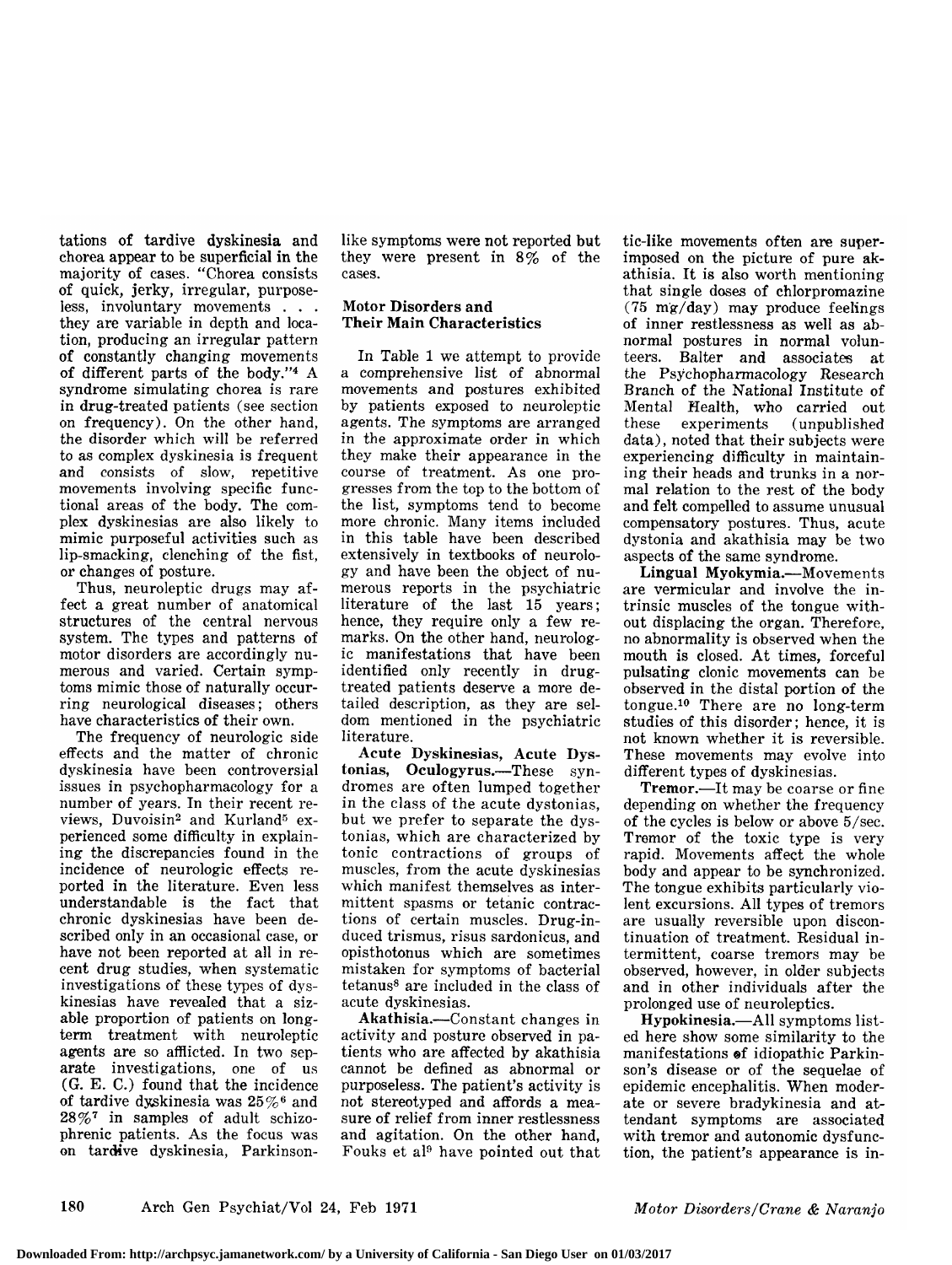## Table 1.—Abnormal Motor Disorders and Postures In Patients Treated With Neuroleptics

|                                         | Trer                                                          |
|-----------------------------------------|---------------------------------------------------------------|
| 1. Acute dyskinesias                    | Bra                                                           |
| 2. Acute dystonias                      |                                                               |
| 3. Oculogyrus                           | Ami                                                           |
| 4. Akathisia                            | Rigi                                                          |
| 5. Lingual myokymia                     | Slow                                                          |
| 6. Tremor                               | Ante                                                          |
| a. Fine type                            | Flex                                                          |
| b. Coarse type                          |                                                               |
| c. Rapid (toxic) type                   | Dysl                                                          |
| 7. Hypokinesia                          | Dysl                                                          |
| a. Bradykinesia                         | Dysl                                                          |
| b. Amimia                               | Asta                                                          |
| c. Rigidity                             |                                                               |
| d. Shuffling gait                       | Post                                                          |
| e. Anteroretropulsion, festination      | Post                                                          |
| f. Symptoms related to bradykinesia or  | Roc                                                           |
| rigidity (dysphagia, drooling, aphonia, | $\ast$                                                        |
| micrographia, etc)                      | t١                                                            |
| g. Posture in flexion                   |                                                               |
|                                         |                                                               |
| 8. Complex dyskinesias                  |                                                               |
| a. Oculofacial type                     |                                                               |
| b. Buccolingual-mandibular type         |                                                               |
| c. Of the upper extremities             |                                                               |
| d. Of the lower extremities             | 7                                                             |
| e. Of the respiratory type              | Sγπ                                                           |
| 9. Astasia                              |                                                               |
| 10. Chorea                              | Trei                                                          |
| 11. Athetosis                           |                                                               |
| 12. Dystonia                            |                                                               |
| 13. Ballismus                           |                                                               |
| 14. Postural disorders                  |                                                               |
| a. In extension                         |                                                               |
| b. In torsion                           |                                                               |
| c. In lateral flexion                   |                                                               |
| 15. Retrocollis                         | <b>Bra</b><br>Ami<br>Rigi<br>Shu<br>Anti<br>Pos<br>Dys<br>Dys |
| 16. Other                               | Dys<br>Ast                                                    |

| Item*                              |                      | $\overline{c}$ | з          |
|------------------------------------|----------------------|----------------|------------|
| Tremor (6)                         | 0.494 <sub>†</sub>   | 0.249          | $-0.015$   |
| Bradykinesia (7a)                  | $0.879+$             | 0.233          | 0.018      |
| Amimia (7b)                        | 0.789 <sup>†</sup>   | 0.141          | $-0.051$   |
| Rigidity (7c)                      | 0.478 <sup>†</sup>   | 0.046          | $-0.038$   |
| Slow gait (7d)                     | $0.874 +$            | 0.096          | 0.088      |
| Anteroretropulsion (7e)            | $0.535\dagger$       | $-0.087$       | 0.097      |
| Flexion (7g)                       | $0.554$ <sup>+</sup> | 0.009          | 0.097      |
| Dyskinesia, BLM (8b)               | $-0.197$             | $-0.402$ t     | $-0.060$   |
| Dyskinesia, upper extremities (8c) | $-0.205$             | $-0.388$       | $-0.420$ t |
| Dyskinesia, lower extremities (8d) | $-0.050$             | $-0.749$ t     | $-0.210$   |
| Astasia (9)                        | 0.041                | $-0.797$ t     | 0.059      |
| Postural extension (14a)           | $-0.046$             | $-0.660$ t     | 0.204      |
| Postural, other (14 b, c)          | $-0.016$             | $-0.072$       | $-0.767$ † |
| Rocking, swaying (16)              | 0.023                | $-0.219$       | —0.279     |
|                                    |                      |                |            |

Table 2.—Factor Loadings of 14 Items From Table <sup>1</sup>

Numbers in parentheses refer to the position of the item in Table 1.

<sup>1</sup> Acceptable loading of items for inclus ion in factors.

| <b>Table 3.—Distribution of Symptoms</b> |  |
|------------------------------------------|--|
| in 97 Patients                           |  |

|                                     | No.          |
|-------------------------------------|--------------|
| Symptom                             | Patients     |
| Tremor                              | 28           |
| Bradykinesia                        | 20           |
| Amimia                              | 23           |
| Rigidity                            | 5            |
| Shuffling gait                      | 9            |
| Anteroretropulsion and festination  | $\mathbf{2}$ |
| Posture in flexion                  | 4            |
| Dyskinesia of the oral region       | 56           |
| Dyskinesia of the upper extremities | 71           |
| Dyskinesia of the lower extremities | 31           |
| Astasia                             | 19           |
| Posture in extension                | 16           |
| Other postures                      | 10           |
| Chorea                              | 1            |
| <b>Athetosis</b>                    | 1            |
| Dystonia                            | 1            |
| <b>Facial tic</b>                   | 1            |
| <b>Ballismus</b>                    | 1            |

#### Table 4.—l-Tests Comparing 3 Factors

| Scores at Weeks 0 and 40 |                              |                                     |         |  |
|--------------------------|------------------------------|-------------------------------------|---------|--|
|                          |                              | Group I                             | Group 2 |  |
|                          | Factor 1                     | $-3.65*$                            | 0.0     |  |
| Scores                   | Factor 2                     | $+1.68$                             | $-1.51$ |  |
|                          | Factor 3                     | $+0.16$                             | $-0.25$ |  |
|                          |                              | Amounts of Change in Groups 1 and 2 |         |  |
|                          | Factor 1                     | $2.50*$<br>2.23†                    |         |  |
| Scores                   | Factor 2                     |                                     |         |  |
|                          | Factor 3                     | 0.27                                |         |  |
|                          | * Significant at 0.01 level. |                                     |         |  |

t Significant at 0.05 level.

Arch Gen Psychiat/Vol 24, Feb 1971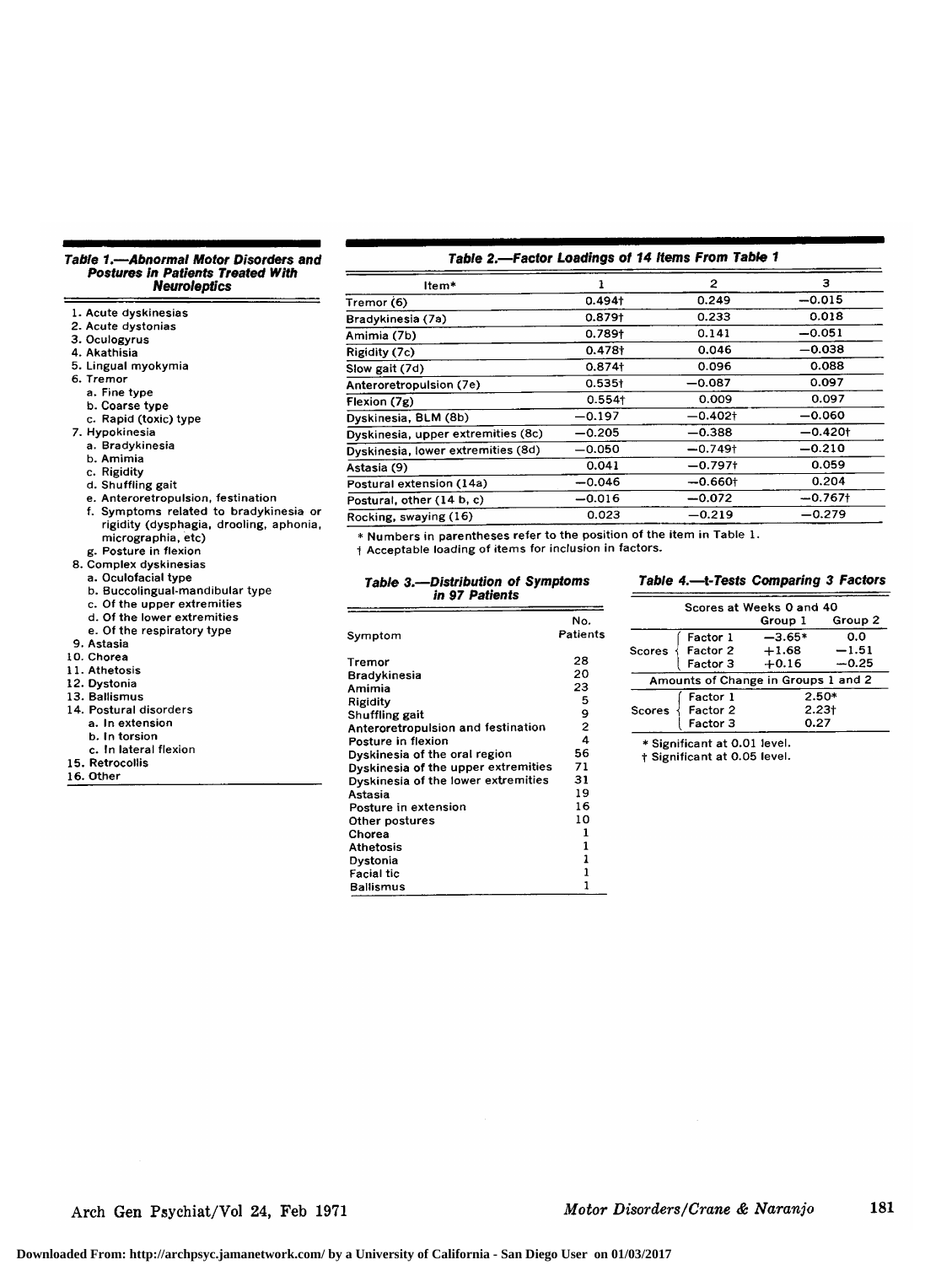distinguishable from that of an individual with advanced Parkinson's disease. On the other hand, when symptoms are mild, restricted to a limited area of the body, or are associated with other types of dyskinesias, the syndrome is mixed. In such cases, a description of individual symptoms is more desirable than the use of the term of parkinsonism. In the majority of patients, symptoms are reversible, but there are some exceptions.

Complex Dyskinesias.—They are the most common disorders observed in long-term patients and are often referred to as tardive dyskinesias. The movements have the following characteristics: (1) each cycle lasts from one-half to two seconds; (2) the pattern is usually repetitive but is easily modified by external factors such as attention, emotion, posture, and particularly by activity; (3) frequency and amplitude are reduced or abolished by voluntary activity of the muscles in affected areas but are predictably increased by movements in distant parts of the body; and (4) sleep and drowsiness abolish all types of motor abnormalities. The oculofacial type, which could also be designated as a facial tic, is manifested by <sup>a</sup> vertical rotation of the eyes (less sustained than in the typical oculogiric episodes), blinking, and bizarre movements of the facial muscles. The buccolingual-masticatory syndrome is the most conspicuous dyskinesia and the most extensively reported. The cheeks, lips, tongue, and jaw are affected in various com binations, giving rise to characteristic syndromes such as fly-catcher's tongue, puffing, and lip-smacking. The fingers may exhibit movements in extension with fanning or sequential flexing (guitar playing). Abnormal motility of the fingers or toes becomes rhythmical and resembles tremor when the hand or foot rests on a firm surface. The feet and an kles rotate in all directions and assume an equinovarus position for brief periods of time. Alternating adduction and abduction of the thighs often accompany movements in the distal portions of the lower extremities. Respiratory dyskinesia is related to abnormal diaphragmatic motility. Peculiar vocalizations and characteristic grunts should be included in this category too.

Astasia.—The term astasia is used here to describe an inability to maintain <sup>a</sup> stable standing posture. Abrupt oscillations of the pelvis, shifting of weight from foot to foot and, less frequently, irregular movements of the shoulders are expressions of this postural difficulty. Unlike akathisia, astasia is not accompanied by subjective distress.

Chorea, Athetosis, Dystonia, and Ballismus.—These are well-defined syndromes of naturally occurring diseases. They have been observed in patients receiving neuroleptic drugs, but it is not easy to differentiate them from the classical manifestations of neurological diseases. Chorea, like dystonia, may be acute and reversible, or may occur in a chronic form resembling Huntington's chorea. Violent ballistic movements of the head and lower extremities have been observed in the treatment with levodopa and less frequently in patients on neuroleptics.

Postural Disorders.—One of the most typical disorders in drugtreated patients is a lordosis of the pelvis with <sup>a</sup> compensatory forward flexion of the neck. Abduction of the arms and extension of the fingers and of the big toe are often associated with abnormal motility in these areas. Torticollis, torsion, and lateral flexion of the spine may be noticeable when the patient is standing, but disappear in a supine position.

Retrocollis.—Overextension of the neck, with rigidity of the muscles of neck and shoulders, was described by Harenko<sup>11</sup> in patients over 74 who eventually died of respiratory complications. All disorders included in items <sup>8</sup> to <sup>15</sup> (Table 1) are longlasting and, as a rule, rather stable when the patient is on medication. Even though more than 70 papers describing these syndromes have appeared in the literature of the last ten years there are still many unanswered questions regarding onset, evolution, and relationship to other neurologic disorders due to drugs.

Other Motor Disorders.—Here may be included nonspecific manifestations such as convulsions and ataxia, as well as disorders yet to be identified.

The classification of motor and postural disorders detailed in Table 1 was used for a study of the frequency of symptoms in <sup>a</sup> sample of approximately 100 hospitalized pa tients; a factor analysis of  $14$  symptoms frequently observed in patients on long-term drug therapy, and <sup>a</sup> comparative study of patients on and off drugs.

#### Methods and Procedure

Patients.—All patients included in this investigation had participated in two collaborative studies sponsored by the Psychopharmacology Branch of National Institute of Mental Health.<sup>12,13</sup> They were schizophrenic, under <sup>56</sup> years of age, hospitalized for a minimum of two years, and free of physical disorders. Sexes were equally represented. On previous examinations, <sup>102</sup> subjects from four hospitals had manifested some neurological disorder attributable to drugs and were available for this investigation. Of these, 97 exhibited motor abnormalities at the time of the final survey. Seventy patients were receiving neuroleptic drugs and the rest were on no drug. Chlorpromazine, thioridazine, and trifluperazine accounted for two thirds of all drugs prescribed; antiparkinsonian drugs were administered to one third of the sample.

Assessment.--- All patients were examined blindly by the same investigator (G. E. C.) on two occasions during a ten-month period. The symptoms were classified on the basis of the checklist in Table <sup>1</sup> and their severity was graded 0 to 4.

Factor Analysis.—This analysis was performed by one of us (E. R. N.) on <sup>14</sup> items in Table <sup>1</sup> (rare symptoms were excluded). The principal components method, with iteration to estimate communalities, was used. Three factors had latent roots larger than or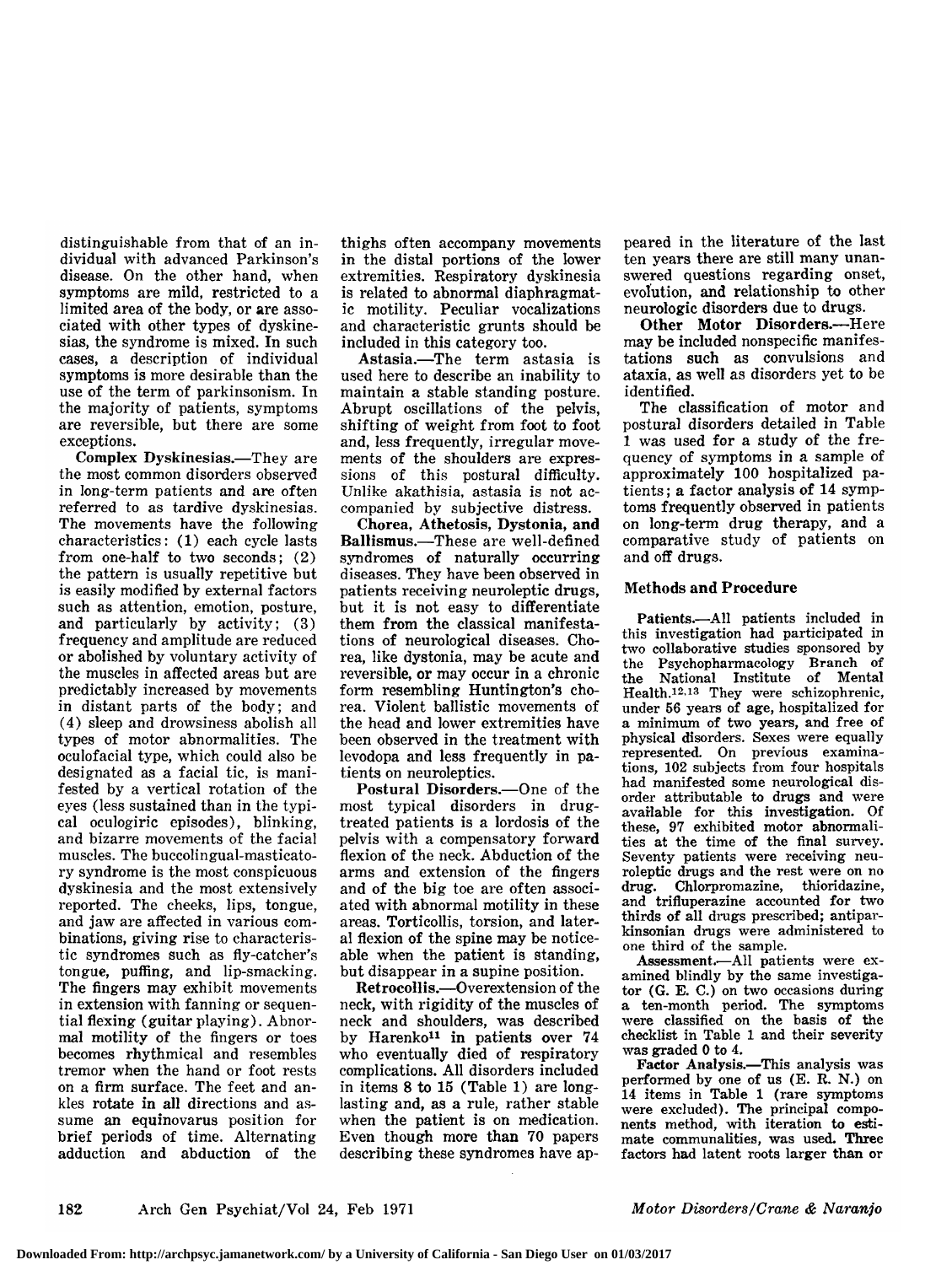approximately equal to  $1.00$ , accounting for  $83\%$  of the total ingoing variance. These factors were then rotated to the normal varimax criterion and the solution is shown in Table 2. The suggested cut-off level for loadings was 0.392. This was computed by the sum of the two highest loadings of each row divided by twice the number of items. One test (last item on Table 2) with communality less than one third of the mean communality was excluded during rotation.

Comparative Study.—A sample of <sup>39</sup> patients with well-defined motor disorders was divided into two subsamples: 22 patients were removed from all drugs during the last <sup>24</sup> weeks of a 40-week period of observation; 17 patients were maintained on the same treatment regimen throughout this period. Various  $t$ -tests were then conducted on all 14 variables to detect differences in type and severity of symptoms at weeks <sup>0</sup> and 40.

#### Results

Frequency and Types of Symptoms.—Table <sup>3</sup> shows the results of the final survey conducted on 97 patients exhibiting some motor disorder. (A previous examination provided similar findings.)

The total number of symptoms for the sample is 301 with an average of 3.1 per patient. Items consistent with tardive dyskinesia are quite common. Tremor and bradykinesia are also fairly frequent, but other manifestations reflecting <sup>a</sup> more advanced stage of neurological impairment, such as rigidity, a simian posture, or festination are observed less often. Chorea and sim ilar disorders are rare, which raises the question of whether they are drug-induced or manifestations of a naturally occurring disease. Acute manifestations were not observed. These symptoms are temporary in nature, easily recognized, and responsive to drug manipulation; hence, they are not likely to be detected in surveys made at fixed points in time.

Factor Analysis.—The first of the three factors includes a cluster of items featuring diffused slowing of movements and tremor. The three items of the second factor, dyskinesia of the lower extremities, shifting of position, and posture in extension, are consistent with a picture of hypermotility and a compensatory forward positioning of the pelvis. Oral dyskinesia (Table 1, item 8b) is also associated with the cluster of hyperactive symptoms. Excessive mouth movements, however, are limited to <sup>a</sup> small area of the body and may occur in <sup>a</sup> sizeable proportion of the sample not exhibiting signs of hypermotility. Thus, the loading of item 8b is barely acceptable for inclusion in factor 2. The third factor, whose main characteristic is "other" postural disorder, eg, torsion of the spine, also includes dyskinesia of the upper extremities (Table 1, item 8c). This item is widespread throughout the sample and has <sup>a</sup> loading which is only slightly above the cut-off level.

Comparative Study.—Group <sup>1</sup> consisted of the <sup>22</sup> patients who had been off medication, while control group 2 included the 17 patients who had continued to take neuroleptic drugs during <sup>a</sup> comparable peri od of time. We conducted  $t$ -tests comparing weeks 0 and 40 on all 14 variables of Table 2. The scores on items 8c and 8d (dyskinesia of upper and lower extremities) of group <sup>1</sup> were reliably higher at week 40 (scores of  $+3.30$  and  $+2.93$ ,  $P \leq$ 0.01). The scores on items 7a, 7b, and 7d (bradykinesia, amimia, and slow gait) were reliably lower at week 40 (scores of  $-3.80, -3.67$ ,  $P < 0.01$ , and  $-2.16$ ,  $P < 0.05$ ). The scores of the remaining nine items for group <sup>1</sup> and the scores of all <sup>14</sup> items for group <sup>2</sup> failed to show a significant difference between weeks 0 and 40.

Then, t-tests were performed to compare the amount of change of the <sup>14</sup> item scores in group <sup>1</sup> vs group 2. The results of these tests revealed scores of 2.33 for dyskinesia of the upper extremities  $(P < 0.05)$ , 2.34  $(P < 0.05)$  for the

lower extremities, 2.72 for bradykinesia, and 3.40 for amimia (for both items  $P < 0.01$ ). Thus, symptoms of hypokinesia are reduced or reversed in the majority of patients after <sup>a</sup> six-month period without drugs, while the hyperkinesias of the extremities are increased at the end of this period. No significant change in symptomatology was observed in the group of patients whose treatment had remained the same over a period of ten months.

A similar investigation was done on the three factors described above. The subjects were scored on each factor and then  $t$ -tests were performed on the difference between weeks 0 and 40 and between the amounts of change between groups <sup>1</sup> and  $2$  (*t*-tests for correlated samples). The results are shown in Table 4. The cluster including reduced motility, rigidity, and tremor was significantly reduced after drug withdrawal. Furthermore, a comparison of the amount of change in the scores of the two groups also revealed a significant increase in the severity of hypermotility for the patients off drugs.

#### Comment

Neurologists have been of the opinion that there is an inverse relationship between the manifestations of Parkinson's disease and certain types of abnormal movements, such as those occurring in Huntington's disease. This was demonstrated most dramatically in parkinsonian pa tients treated with levodopa. Reports2·14 have also indicated that this reciprocity exists for druginduced motor disorders. One of us (G. E. C.)15 among others, has shown that bradykinesia and tremor were low in patients with pronounced tardive dyskinesia and vice versa.

By means of a new classification of motor disorders in drug-treated patients and <sup>a</sup> factor analysis, it was possible to define the syndrome of reduced motility, often referred